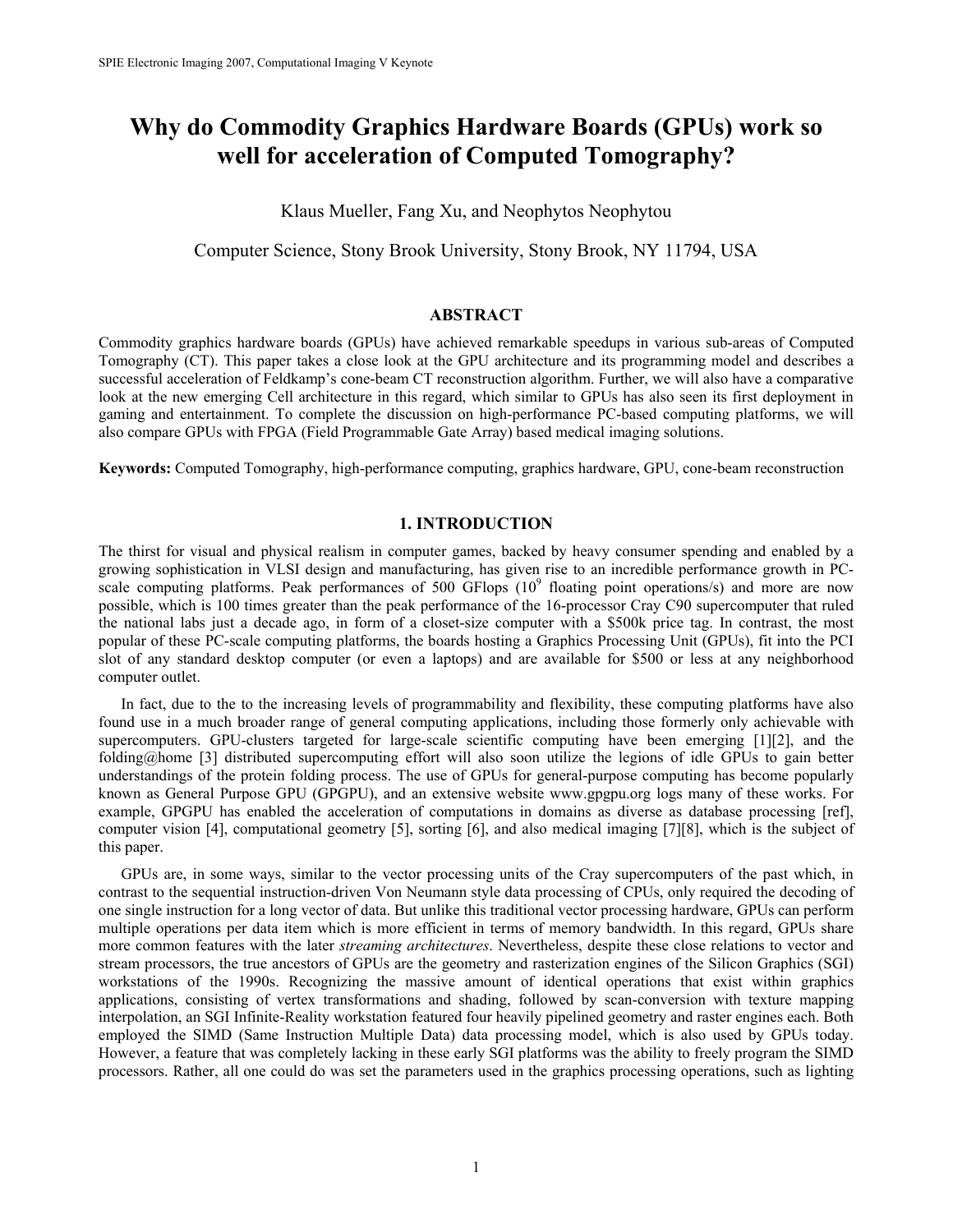model, z (depth)-buffer mode, and so on. To enable this communication, SGI founded the OpenGL graphics language which is still in use today, now accompanied by its rival DirectX.

The lack of programmability impeded the use of SGI hardware for serious GPGPU applications. Nevertheless, it was medical imaging that was chosen to be one of the few non-graphics applications to be run on that platform. In 1992, Cabral, Cam, and Foran [9] described how one could accomplish both volume rendering and inverse volume rendering, that is, CT reconstruction (via filtered backprojection) on SGI texture mapping hardware. Later, Mueller and Yagel [10] employed the same platform for iterative reconstruction (with SART), which used (X-ray) volume rendering for forward projection and inverse volume rendering for backprojection. Since both operations can be implemented fairly easy with OpenGL instructions, using projective textures [11] for backprojection from arbitrary angles, the main limitation was imposed by the lack of floating point precision. This required the backprojection accumulations to be done on the CPU, which incurred major data communication delays. Fortunately, these could partially be hidden by splitting longer data words into the 4 (RGBA) color channels. Finally, the amount of texture memory available to store the data and the reconstruction result was also very limited, on the order of MBs.

Today's GPUs have none of these shortcomings. They are generally programmable, have full IEEE single-precision floating point arithmetic, and due to the PCI-Express bus also have data fast transfer rates from main memory to GPU, where the data transfer may overlap with ongoing computations. They also feature large texture memories of 512 MB-1 GB, which can hold reconstruction volumes of size  $512<sup>3</sup>$ -1024<sup>3</sup> at floating point precision. Finally, they can be run in dual and quad board configurations on a single PC or a shuttle PC. And what is most relevant for this paper, they allow a 512<sup>3</sup> volume to be reconstructed at full floating point precision in real time at a bandwidth of 30 projections/s.

Our paper is structured as follows. Section 2 will provide some general comments on GPU and stream-based computing and will also discuss other high-performance architectures. Section 3 will elaborate further on prior and related work using PC-grade high-performance architectures for CT reconstruction. Following, Section 4 will briefly discuss the theory of filtered backprojection via Feldkamp's algorithm. Then, Section 5 will discuss in further detail both architecture and programming model of GPUs, and Section 6 will describe how this can be used for high-performance CT reconstruction. Section 7 will present results obtained with our GPU-based system, called RapidCT. Finally, Section 8 will discuss the results and put them in perspective with other work, ending with conclusions.

### **2. SOME GENERAL COMMENTS ON GPU AND STREAM-BASED COMPUTING**

The overall target of GPUs has not changed since the early SGI architectures, that is, to provide dazzling graphics effects for entertainment, visual simulations, and engineering. This task implies feeding a rectangular array of screen pixels with a massive amount of data, consisting of textures and geometry. Such a process can be elegantly modeled as a continuous data *stream*, which is consumed by a pipeline of processing *kernels* at a minimum of data dependencies. Since all pixels are being composed via the same underlying forward-streaming computation, an inherent data-parallel processing model can be employed – SIMD. It is this SIMD model that makes processor design simple and raises the percent chip area dedicated for arithmetic. It also bolsters the number of transistors and encourages rapid growth. Take for example the most recent G80 Nvidia GPU core, now available as the GeForce 8800 GTX. It has 681M transistors based on a 0.09 micron process. Just half a year earlier the G71 core (sold as the GeForce 7900 GTX) was released, which had 278M transistors using the same 0.09 micron process. The benchmark performance of the 8800 GTX is about double of that of the 7900 GTX. In relation to the projected growth of general purpose CPUs, which is predicted by Moore's law and amounts to an 18-month period for a doubling of benchmark performance, this represents a performance growth at a rate of 3 times Moore's law. Further, in contrast to CPUs where much of the chip real estate goes into caches and cache management (for example, the Xeon chip uses 60% of the chip area for this), in GPUs the increasing number of transistors goes right into the arithmetic pipelines. In fact, GPUs have gained much of their speed increases by providing more SIMD pipelines (as well as providing more efficient mechanisms to keep these pipelines busy). For example, while the G71 had 24 pixel pipelines and 8 vertex pipelines (with a 650-750MHz clock and a 256-bit wide bus), the new G80 has a whopping 128 arithmetic pipelines, now unified for better pixel/vertex load balancing [12]. Further, not only is the chip area dedicated to computation higher in GPUs, the total number of transistors is also typically greater. For example, the latest AMD processor, the 64 FX dual core chip, has 227M transistors (on the same 0.09 micron process) which is 1/3 of the G80's transistor count. Again, this can be attributed to the less complex SIMD design of GPUs.

However, GPUs are not a general-purpose processor. They can only live up to their full potential when presented with a computational task that bears the features of the underlying streaming SIMD programming model. A few general rules are presented here: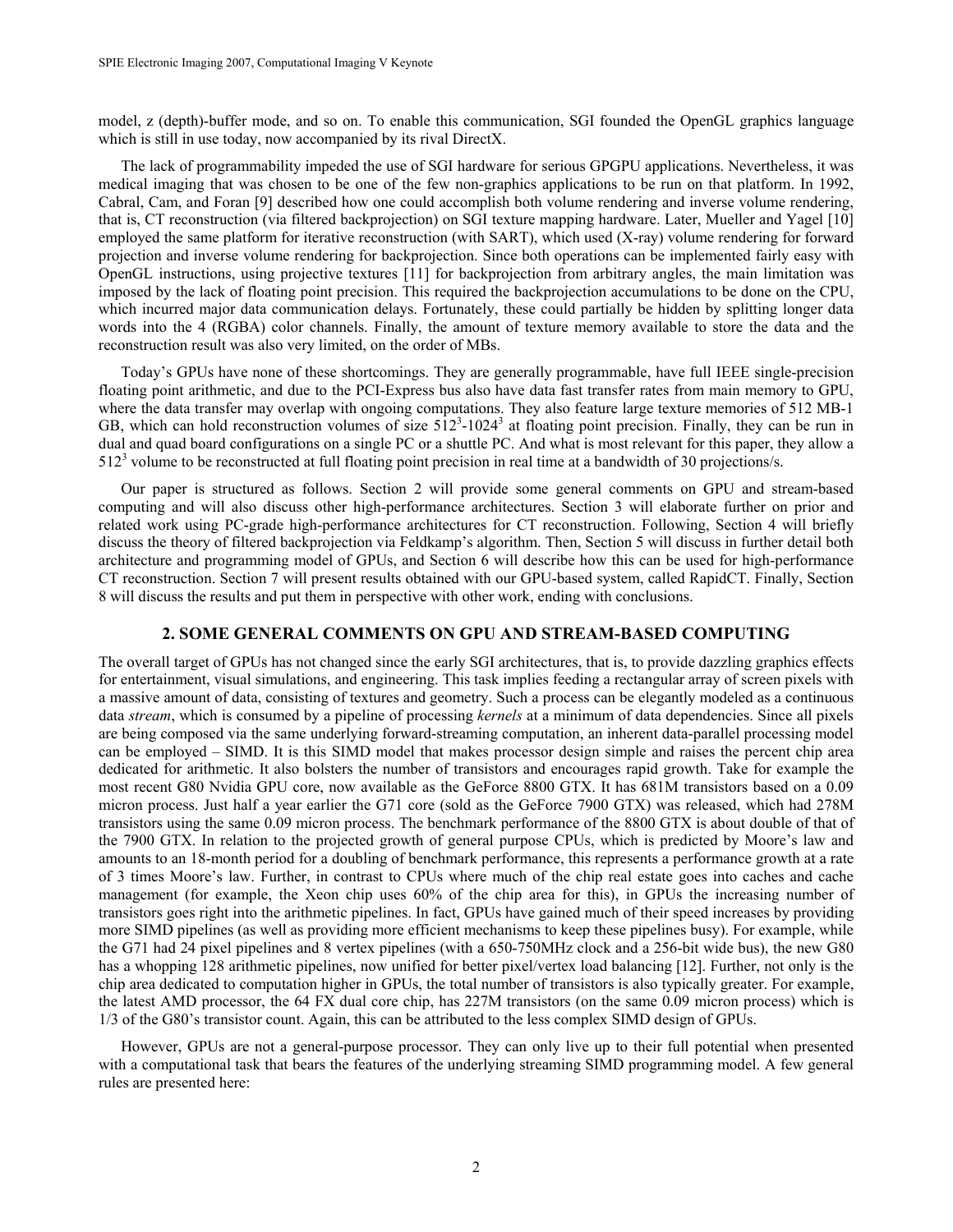- 1. It is better to focus each pipeline onto a single output data element (the pixel or *fragment*) than onto many output data elements (*fragments*). The former is called *gathering*, where many input data are processed to compute a single fragment. The latter is called *scattering*, where a process must spread its computation results onto many fragments. Fortunately, many times one can just reformat the computation to form a GPU-suitable program flow.
- 2. The same goes for programs that have a large number of conditional statements. For example, Quicksort is a very efficient algorithm (often the most efficient) for sequential CPU platforms, but it is very inefficient for GPUs. Here, it is better to use Bitonic Sort, which is a highly parallelizable form of sorting and runs very fast on GPUs [13].
- 3. It is also advised to have a sufficient amount of data items available to fill the pipelines and get a data stream going. The memory is not optimized for latency, but for bandwidth, which favors the streaming model. Although the hardware management facilities for fragments waiting for data items have become better (the pipelines are then fed with other waiting fragments having all data available), explicit program-controlled load-balancing of the different pipeline components is still required in many cases.
- 4. It is also important that GPU programs exhibit a good amount of arithmetic intensity [ref]. Sometimes it is better to compute an intermediate result than to query a lookup table. Just like in any computational platform, memory is still a bottleneck, but GPUs excel (over CPUs) at computational speed.
- 5. Finally, due to the GPU strong heritage in graphics, where linear interpolation and the compositing/blending of two weighted values are frequent operations, these types of operations are often available in form of fast hardwired circuitry. Thus, it pays to make use of these facilities as much as possible.

Therefore, if a computational task exposes, or can be reformulated to expose, these types of features, then it is likely that it will exhibit the typical speedups achieved with such a port. In order to assess the growth of GPU performance one may compare the increase in the rate of floating point processing, measured in GFLOPS. This is shown in the graph of Fig. 1. We can see that the gap between CPU and GPU performance is widening quickly.

For this reason, CPU manufacturers, such as AMD and IBM have sought to strike back. AMD recently acquired GPU manufacturer ATI and just released a stream processor card, the R580 CPU with 1GB of memory, which can be programmed using their new CMT (Close-to-Metal) programming interface [14]. Since this card is very similar to the former



**Figure 1**: Growth curves of GFLOP performance of GPUs and CPUs.

ATI GPU board, similar performance can be expected. IBM, in collaboration with Sony and Toshiba, has recently unveiled the Cell processor, which consists of one main processor element (PPE) and 8 tightly coupled synergistic 2-way processing elements (SPEs) [15][16]. The SPEs are similar to the processors found on GPUs, but they can be chained together under program control to form a MIMD (Multiple Instruction Multiple Data) configuration. The Cell processor has so far been used in the new Sony Playstation 3, and Mercury, Inc. [17] has also announced products that use the Cell Broadband Engine (BE) in various accelerator configurations. The Cell processor has a quoted clock speed of 3.2 GHz, while the G80 processors run at about half that speed. The peak performance of the Cell processor is 256 GFLOPS, which is far less than that of the G80, possibly due to the fewer number of pipelines. However, while it is tempting to compare GPUs and the Cell just by the number of pipelines, clock speeds, and GFLOP performance, only the particular application and their implementation can really tell which is more favorable to use.

On the other hand, GPU manufacturer Nvidia has also sought to make its processors more available to the general user community. To achieve this goal, they recently introduced CUDA (Compute Unified Device Architecture), an interface that allows users to write high-performance programs for any compute-intensive task in the standard Clanguage. Previously, users needed to use CG [18], in conjunction with OpenGL or DirectX, which yielded assemblerlike code that could be further optimized by hand. In this context, one should also mention Brook [19], a streaming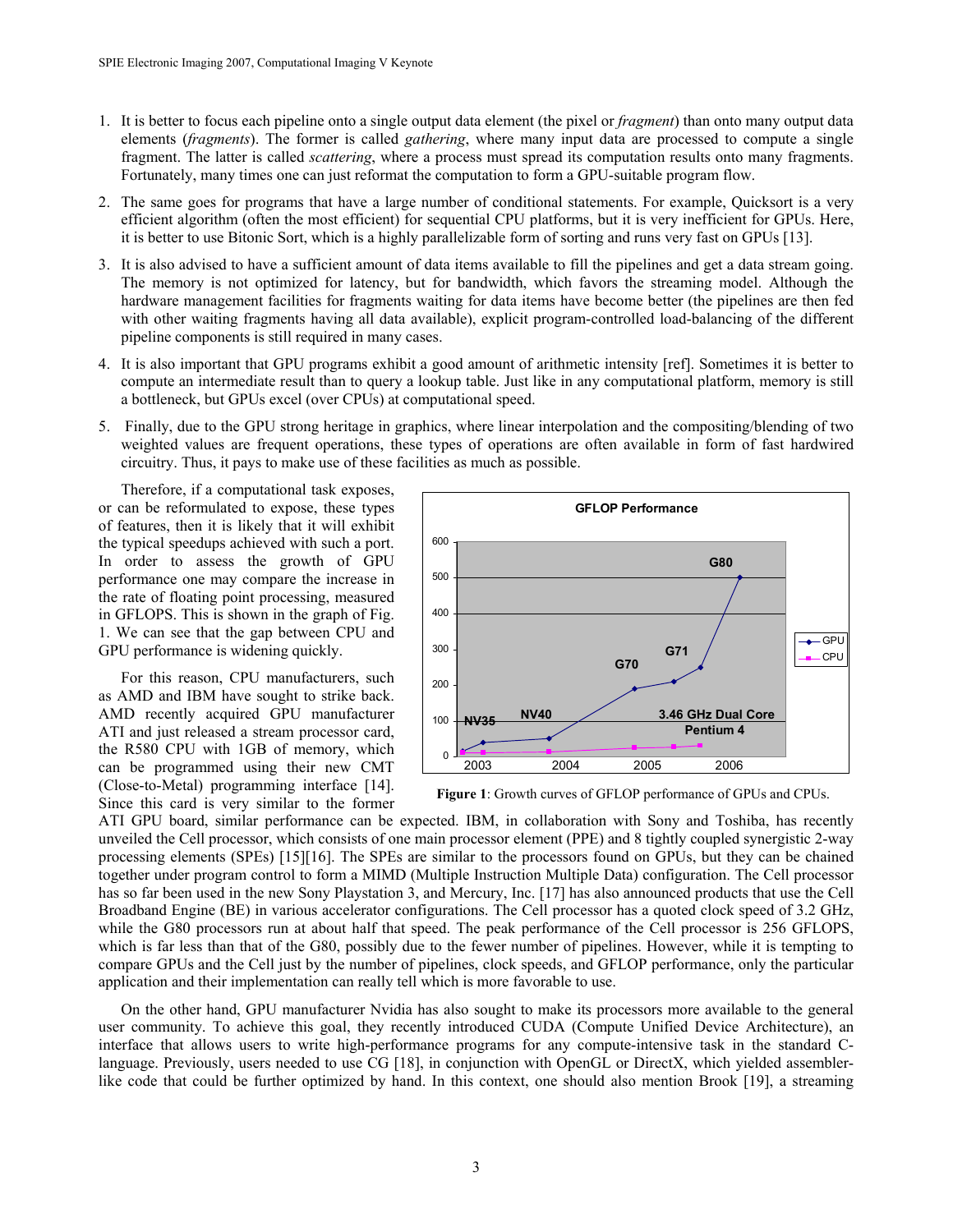programming language from Stanford University which extended the programming language C to streams and produced optimized CG code when compiled.

Finally, another way to obtain a high-performance architecture is by configuring a field programmable gate array (FPGA). An FPGA is a semiconductor device consisting of programmable logic components and programmable interconnects. Any basic logic such as AND, OR, XOR, NOT or more complex combinational functions such as decoders or simple math functions can be programmed. FPGAs are generally slower application-specific integrated circuit (ASICs) and can only designs of moderate complexity. Nevertheless, they allow programmers to hardcode a specific algorithm without incurring the overheads of instruction-style programming.

# **3. PRIOR AND RELATED WORK IN PC-SCALE HIGH-PERFORMANCE CT**

For this discussion we have purposely restricted ourselves to approaches that use a single PC or workstation for reconstruction – there are a number of applications that have used PC clusters. The introduction has already mentioned the works by Cabral et al. [9] and Mueller and Yagel [10] to exploit high-end SGI workstations for accelerated CT. We mentioned that the low 12-bit precision of the hardware was particularly limiting in the iterative scenario, and to cope, Mueller and Yagel devised a dual-channel scheme, using the RB (Red Blue) color channels, which enabled a pseudo 16 bit precision and which also enabled some of the accumulations to be done directly in the hardware. The first paper discussing the use of PC-native GPU boards for CT was the one by Chidlow and Möller [20] who implemented emission tomography with OS-EM [21] on an Nvidia GeForce 4 GPU card. Although good speed-ups and quality reconstructions could be achieved, the potential of these solutions remained to be limited, due to the still limited precision and accumulation capabilities. This required many operations still to be performed on the slower CPU, which incurred expensive data transfers. To cope, similar to Mueller and Yagel, they also employed a virtual frame buffer extension by combining the color channels. Soon after, GPUs with full programmability and 32-bit floating point precision enabled a complete GPU-resident CT reconstruction, with both analytical and iterative methods [7] and with large data [8] at a fidelity comparable to CPU-based methods. Following these more fundamental works were a number of papers targeting specific CT applications, all with impressive speedup factors. Kole and Beekman [26] accelerated the ordered subset convex reconstruction algorithm, Xue et al. [23] accelerated fluoro-based CT for mobile C-arm units, and Schwietz et al. [24] accelerated the backprojection and FFT operations employed for MR k-space transforms. Finally, Xu and Mueller [25] used their GPU-accelerated reconstruction framework to enable interactive volume visualization directly from a full set of projection data.

FPGA-based solutions include the cone-beam CT application by Goddard and Trepanier [26], the 9-bit precision parallel-beam application by Leeser et al. [27] and the 16-bit precision cone-beam reconstructor by Li et al. [28]. The performance times are somewhat similar, when normalized to a certain problem size. Goddard and Trepanier reconstruct  $\alpha$  512<sup>3</sup> volume from 300 cone-beam projections in 38.7s using Feldkamp's algorithm, while Li et al. solve the same problem in 33.5s. Extrapolating the parallel-beam results of Leeser et al. to this problem also yields a reconstruction time of 37s.

Recently, the Cell processor was also used for cone-beam reconstruction with Feldkamp's algorithm [9]. Using the Cell-board available from Mercury, Inc., a  $512<sup>3</sup>$  volume could be reconstructed from  $512$  projections in  $13.6$  s (8s for our normalized problem size) [30]. In fact, the Mercury board, called a blade, hosts two Cell processors and thus a reconstruction could be achieved in half the time, that is, 6.8s (4s).

#### **4. THE FELDKAMP CONE-BEAM RECONSTRUTCTION AGORITHM**

Our framework uses the standard Filtered Backprojection algorithm devised by Feldkamp, Davis, and Kress [9]. Basically, the Feldkamp (FDK) algorithm consists of three stages: projection-space filtering, back-projection, and volume-space weighting. This is captured in the following three equations (see also Fig. 2):

$$
f(\mathbf{r}) = \frac{1}{4\pi^2} \int_0^{2\pi} \frac{d^2}{\left(d + \mathbf{r} \cdot \mathbf{x}_{\phi}\right)^2} \hat{P}_{\phi}(\mathbf{r}) d\phi
$$
 (1)

where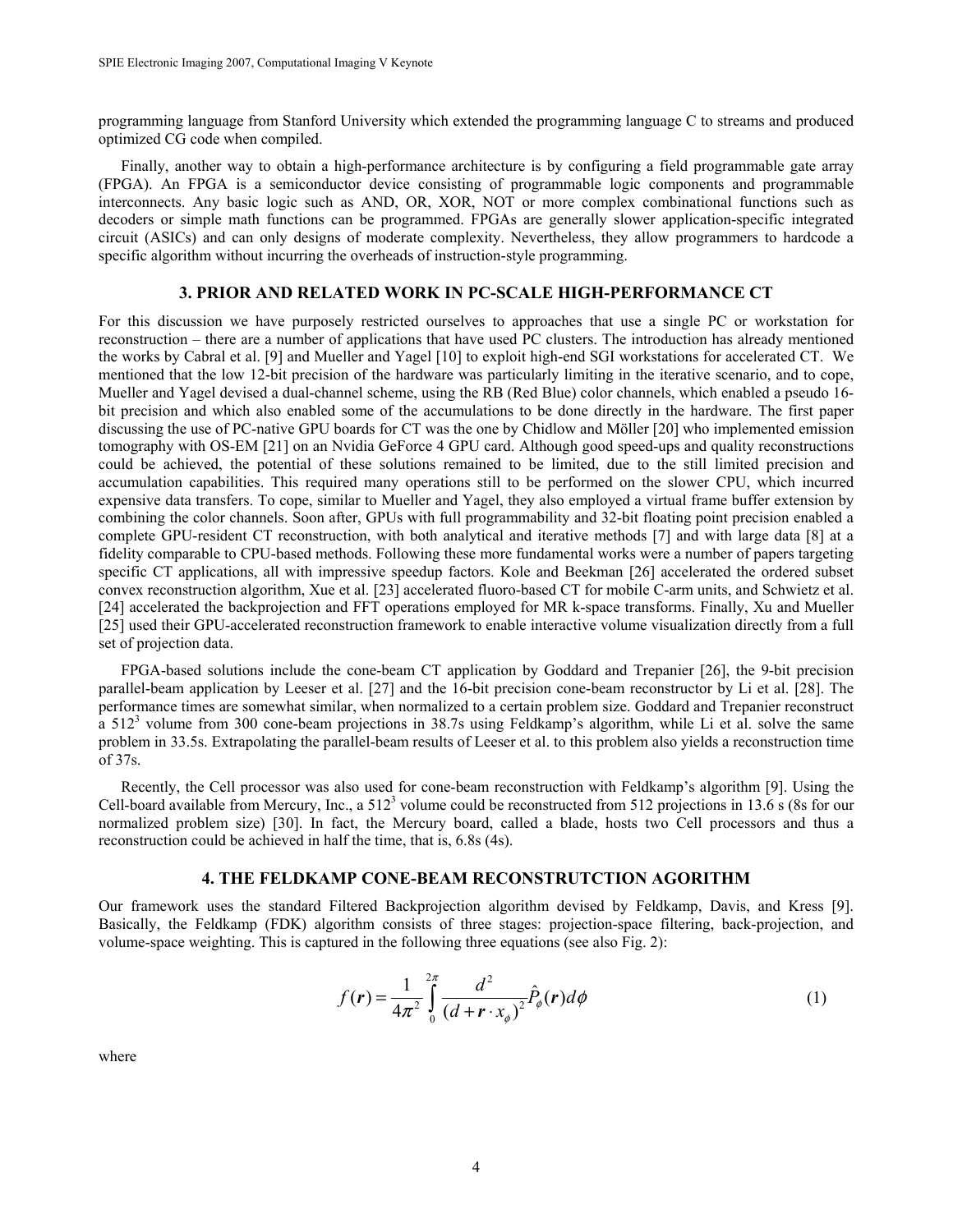$$
\hat{P}_{\phi}(r) = \hat{P}_{\phi}(Y(r), Z(r)), \quad Y(r) = \frac{r \cdot y_{\phi}}{d + r \cdot x_{\phi}} D, \quad Z(r) = \frac{r \cdot z_{\phi}}{d + r \cdot x_{\phi}} D
$$
\n(2)

and

$$
\hat{P}_{\phi}(Y,Z) = \frac{D}{\sqrt{D^2 + Y^2 + Z^2}} P_{\phi}(Y,Z)^{**} g(Y)
$$
\n(3)

In these equations, a voxel is denoted by a vector  $r = (x, y, z)$  in the (reconstruction) volume space defined by  $(X_y, Y_y, z_y)$  $Z_v$ ), with  $Y_v$  being the rotation axis. The elements on the projection (detector) plane oriented at  $\phi$  are represented by  $P_{\phi}(Y, Y)$ *Z*), where *Y* and *Z* represent an element's spatial location in detector coordinates. The vector  $X_{\phi}$  is orthogonal to the detector plane and connects the detector center with the source *S*. The two orthogonal vectors *Y*<sup>φ</sup> and *Z*φ complete the 3D coordinate system of the detector space, which is related to  $(X_v, Y_v, Z_v)$  by ways of a transformation matrix composed of gantry rotation and possible gantry warp. Finally, the distances from the source to the rotation center *O* and the detector center are defined as *d* and *D*, respectively.

Equation (3) constitutes the projection-space filtering, while equation (2) represents the backprojection operation, that is, the mapping of a voxel to a location on the projection plane and the subsequent assignment of the value interpolated there. Finally, equation (1) integrates the backprojection contributions for a given voxel over all projections, properly weighted in volume space. These three equations constitute a natural decomposition of the FDK algorithm, forming a pipeline consisting of filtering, backprojection, and weighting.



**Figure 2:** The Feldkamp filtered back-projection algorithm.

#### **5. GPU ARCHITECTURE AND POGRAMMING MODEL**

While not overly flexible in terms of program flow, GPUs are extremely powerful when it comes to the repetitive data processing often exhibited in loops. In fact, this form of computational model is very typical for graphical objects, which consist of large meshes of polygons, with each such polygon being defined as a set of three or more vertices. Here, each such vertex is represented as a 3D floating point  $(x, y, z)$  coordinate triple. To view such a graphical object from an arbitrary position, all vertices must first be transformed into viewing-space (defined by the viewing direction), orthographically or perspectively, and then reconnected to form the (projected) polygons. If only these connections (or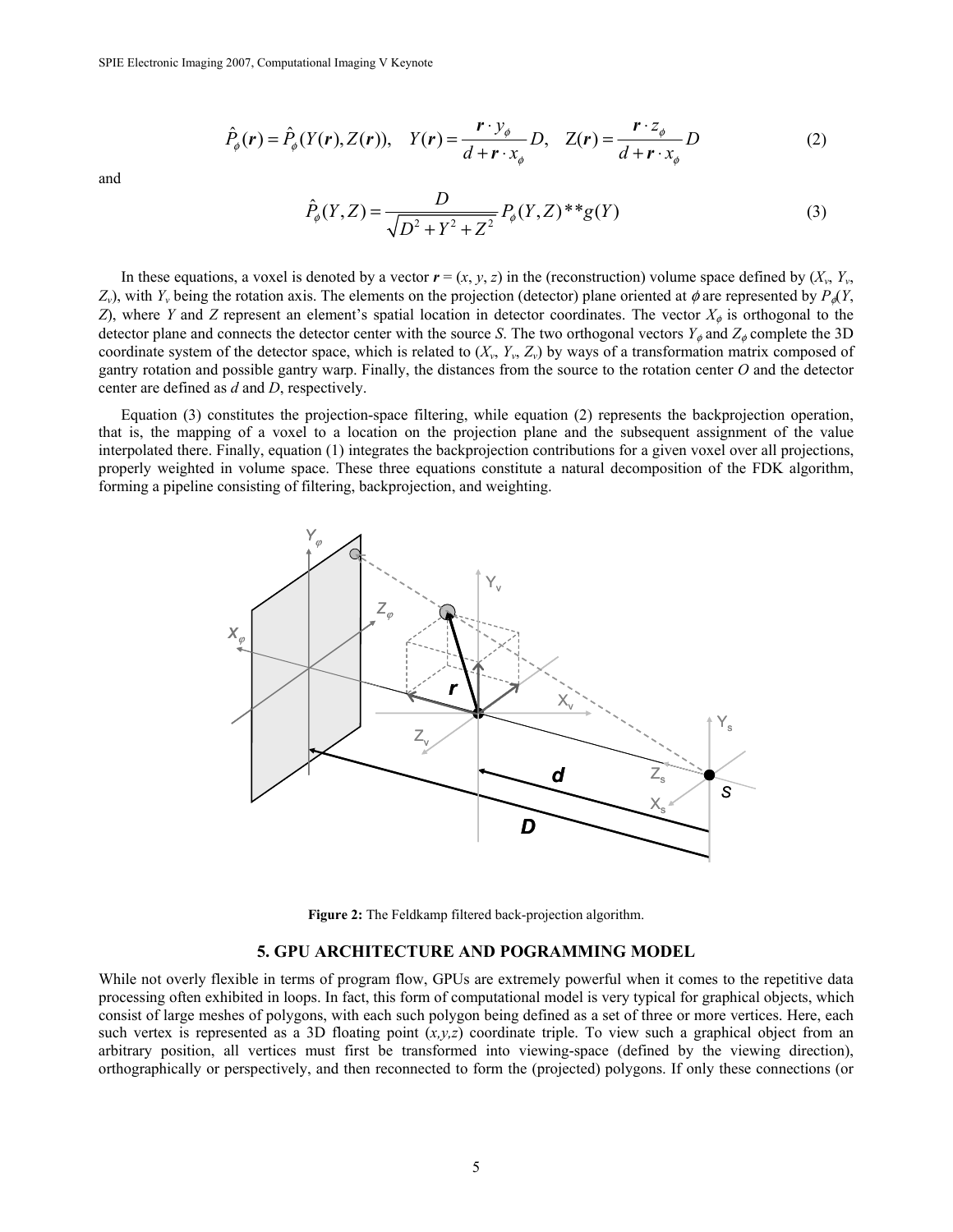*edges*) are displayed, then the object appears as a *wireframe model*. However, if all screen pixels subtended by a given polygon are assigned a value, then a process called rasterization is invoked. More generally speaking, rasterization produces data (called *fragments*), which are associated with the corresponding screen pixels. Also, apart from shading effects, one can add more surface detail by assigning each vertex a certain location in one or more images or *textures*. Each polygon then subtends a closed (polygonal) region in this texture, and the rasterization process provides the coordinates (as part of the fragment) into these textures (Fig. 3a). Since these do not necessarily coincide with a discrete texture pixel, the texture must be interpolated (either with linear or nearest neighbor interpolation) to yield the value assigned to or combined with the screen pixel (Fig. 3b).

Thus there is a strict computational pipeline governing the display of a graphical object: (1) the vertex transformations, (2) the generation of fragments, and (3) the computations imposed on the fragments, such as texture interpolations or more complex tasks, which result in the RGBA colors assigned to the screen pixels. Since screen pixels are numerous and typically independent, a high degree of SIMD parallelism exists. Further, since this basic graphics pipeline has no loop dependencies, the objects simply *stream* across the pipeline, starting as a list of vertices, which generate fragments, which in turn form the basis for computing the visual attributes assigned to the corresponding screen pixels. GPUs are hence a *streaming architecture*, processing massive sets of graphics primitives, i.e., polygons and textures, in a highly parallelized fashion. This dedicated computational model greatly simplifies the control circuitry which intensifies data processing and also enables optimized memory access for maximum throughput with significantly reduced latency.



**Figure 3:** GPU operations: (a) rasterization; (b) interpolation.

More concretely, vertices and fragments that share similar operations constitute the elements of a *stream*, where these similar operations on them are implemented via user-defined *shader programs*, one at the *vertex stage* and one at the *fragment stage* of the pipeline (see the red boxes shown in Fig. 4a). When rendering begins, a stream of vertices generated on the CPU, or stored in GPU *vertex memory*, is passed into the GPU's *geometry processing* stage. These vertices usually carry multiple properties to describe the target object, such as coordinate (xyz), color (RGBA), normal, etc. A *vertex shader* can then be applied to transform and map the 3D coordinates of each vertex to homogenous space and eventually screen space, while possibly complex vertex lighting effects can also be calculated. Next, *rasterization*, which is performed in fast special GPU hardware circuitry, re-assembles each polygon in screen space and quickly fills the space enclosed by it. This generates a stream of fragments, which map to corresponding screen pixels. The rasterizer also linearly interpolates any scalar or vector attribute that may have been associated with the vertices, such as 3D coordinates, texture indices, and others. This fragment stream is processed in the *fragment shader*, which performs a series of user-defined per-pixel calculations. In this effort, the fragment shader also gives rise to another data stream, consisting of textures, which are stored in GPU *texture memory* and provide the data used in the fragment shader. After fragment program completion, the result is written to the corresponding pixels on the screen (or the *framebuffer*).

Textures are the dominating data representation and storage primitive used by GPUs. A texture is essentially a 1-3D array of data. Each texture element can be represented in a certain *format,* ranging from a scalar to a vector of up to four components. In a graphics context, the latter usually describes a Red/Green/Blue/Alpha (RGBA) value, but note that for general-purpose GPU-computing this 4-channel representation can provide an additional 4-way parallelism. This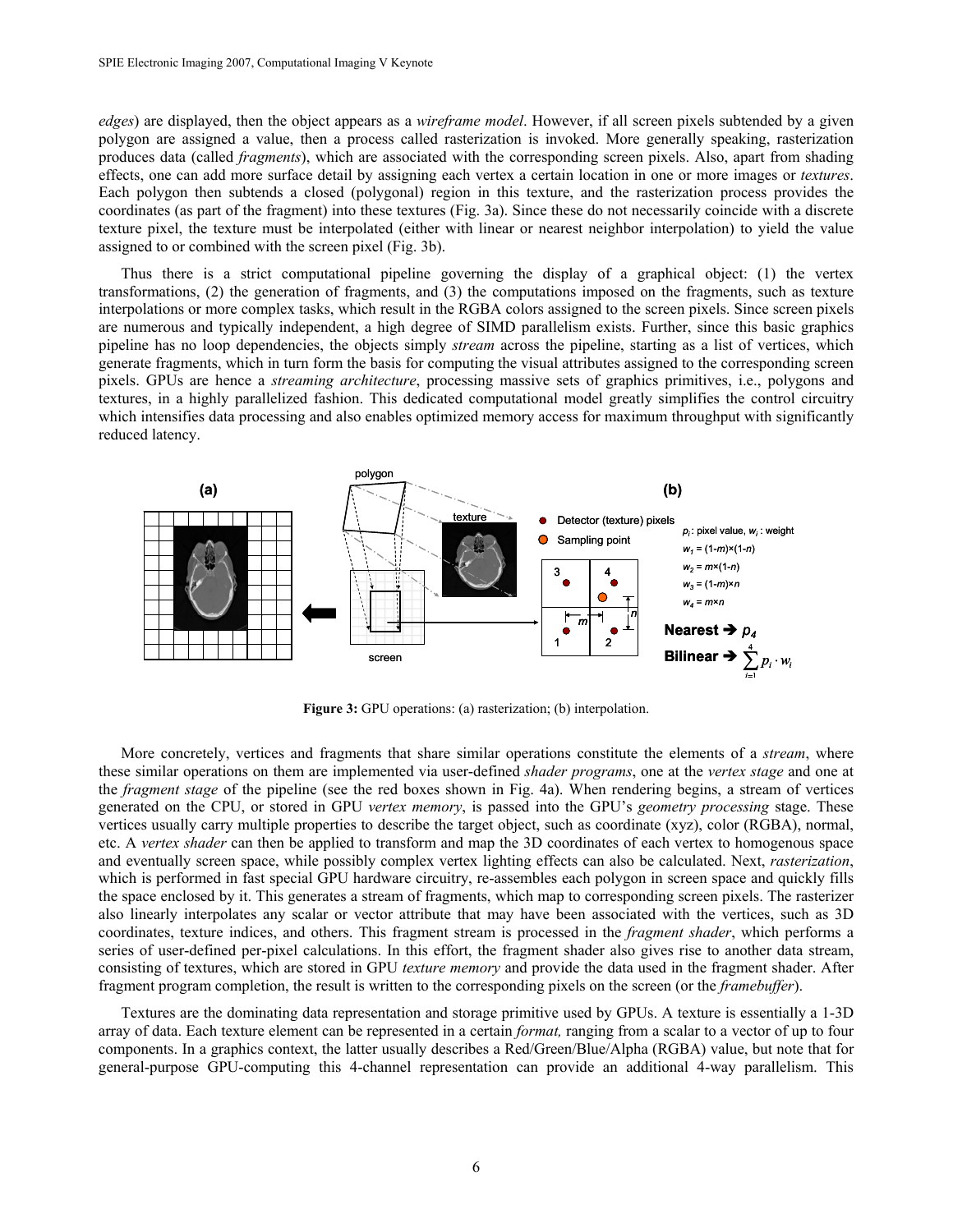parallelism can be exploited by packing data sharing common operations together, and good speedups can be obtained since GPUs tend to be very efficient at processing this type of vectors. Current GPUs also support various texture *precisions* ranging from basic 8-bit integer to advanced 32-bit floating point. There are, however, still constraints on the use of textures in certain combinations of formats and precisions. For example, 4-channel 16-bit fixed point textures are not yet supported. Further, for most GPU-based applications, 2D textures are the preferred primitive since they are naturally optimized by the hardware and support efficient read/write actions. 3D textures, in contrast, are used mainly in (read-only) visualization applications, since they do not support direct-write operations. When write-access is desired they are better represented as stacks of 2D textures.

The Nvidia GeForce 7800 GTX provides up to 8 vertex pipelines and 24 pixel (fragment) pipelines and the latest GeForce board, the 8800 GTX, has 128 unified pixel/vertex pipelines. Thus, a computational process also taking advantage of the 4-channel RGBA parallelism can achieve a 96-fold (512-fold) SIMD concurrence. Finally, dual-GPU boards or even quad-GPU designs have also become recently available on the market. These designs use the Scalable Link Interface (SLI) to connect the multiple GPUs together, and such a setup can double or quadruple, respectively, the amount of performance of a single GPU, on a single PC!



**Figure 4:** GPU components: (a) graphics pipeline, (b) rasterization and fragment processing stage.

# **6. GPU-ACCELERATED CT RECONSTRUCTION**

In the past section we have described the basic elements of a GPU pipeline. In this section we will describe how we map the three FDK constituents into this framework, which yields a streaming CT application.

# **6.1 Projection-Space Filtering**

We choose to perform projection space filtering on the CPU, using the cache-optimized FFTW library [31]. This is reasonable since the FFT is a relatively sequential algorithm which involves many non-GPU-friendly operations, such as sorting, indexing and bit-wise calculations. Although a number of GPU-based FFT implementations are available [32][33] significant speedups are obtained only for 2D and 1D FFTs in conjunction with sufficiently large arrays (over 10k elements) -- larger than those typically encountered in CT applications. This also resonates well with our declared goal to integrate the CPU as part of our computing pipeline, in order to make optimal use of all available resources. For synchronizing the GPU calculation and the data transfers from CPU to GPU, we take advantage of the Pixel Buffer Objects (PBO) and Vertex Buffer Objects (VBO). Another important issue is the precision used within the pipeline. While the projection data acquired by the detector typically have a dynamic range within 12-16 bits, the filtering potentially widens this range, and therefore maintaining full 32-bit floating point precision in later pipeline stages is most appropriate in clinical settings.

# **6.2 Backprojection**

We represent the target volume as an axis-aligned stack of 2D textures, since a single 3D texture does not support an efficient update mechanism, as mentioned before. As illustrated in Figure a, the CT pipeline begins with generating a series of quadrilaterals *Pi* (called *proxy polygons*) which define the location and spatial extent of each volume slice as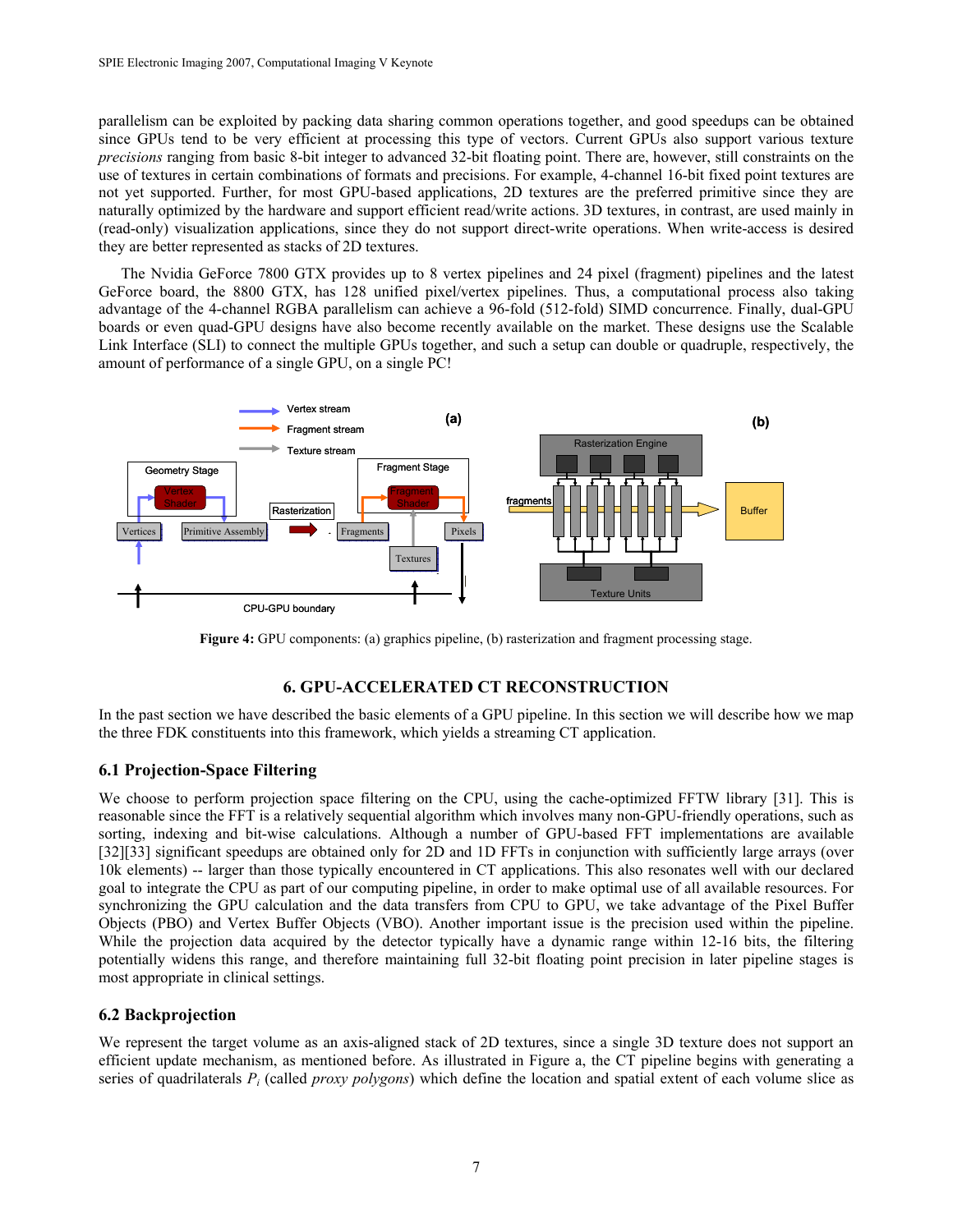well as corresponding 2D textures  $T_i$  that contains voxel values to be reconstructed (initialized to zero). Then from one or a set of specific projection angles, for each such slice *Pi*, viewing its host polygon face-on in orthographic viewing mode produces the fragments that relate to the slice voxels (solid arrows in Fig. 5b). The vertex shader then performs the mapping of these fragments into the perspective coordinate space of the back-projected image (the detector space). This is often referred to as *projective-textures mapping* (dashed arrows in Fig. 5b). Using the coordinate producedby the rasterizer, an interpolation of this image at the mapped location produces the fragment value, which is then added/written to the corresponding output texture  $T_i$  representing the slice. These operations represent one rendering cycle (pass) on the GPU. New passes will be initialized and executed repeatedly until every volume slice is processed, from every projection angle.

In practical applications, the detector plane may not always be oriented perfectly collinear with the rotation axis for all angles. This may be due to (measurable) gantry instabilities, or it may be intended, in order to implement specific acquisition protocols on non-circular orbits. In order to describe a generalized mapping from volume space into perspective detector space, for a given angle  $\phi$ , we first express the three orthogonal axes of the source coordinate system  $(X_s, Y_s, Z_s)$  (see Fig. 2) as unit vectors  $u, v$ , and  $n$ , and the source position as vector *s* (note,  $(X_s, Y_s, Z_s)$  are collinear to  $(X_{\phi}, Y_{\phi}, Z_{\phi})$ , and all of these vectors are originally described in volume space). The full coordinate transformation from volume space to detector space can then be decomposed and expressed by a series of matrices, as shown in Equation (4).

$$
\begin{array}{ccc}\nS & \otimes & T & \otimes & P & \otimes & M & \otimes \bar{v} = \bar{v}_h \\
\frac{w}{2} & 0 & 0 & 0 \\
0 & \frac{h}{2} & 0 & 0 \\
0 & 0 & 1 & 0 \\
0 & 0 & 0 & 1\n\end{array}\n\begin{bmatrix}\n1 & 0 & 0 & 1.0 \\
0 & 1 & 0 & 1.0 \\
0 & 0 & 1 & 1.0 \\
0 & 0 & 0 & 1\n\end{bmatrix}\n\begin{bmatrix}\n\frac{2n}{w} & 0 & 0 & 0 \\
0 & \frac{2n}{h} & 0 & 0 \\
0 & 0 & \frac{f+n}{n-f} & \frac{2fn}{n-f} \\
0 & 0 & -1 & 0\n\end{bmatrix}\n\begin{bmatrix}\nu_x & \nu_y & \nu_z & -\bar{v} \cdot \bar{s} \\
v_x & \nu_y & \nu_z & -\bar{v} \cdot \bar{s} \\
n_x & n_y & n_z & -\bar{n} \cdot \bar{s} \\
n_y & n_z & -\bar{n} \cdot \bar{s} \\
0 & 0 & 0 & 1\n\end{bmatrix}\n\begin{bmatrix}\nx_h \\
y_h \\
z_v \\
w_h\n\end{bmatrix} = \n\begin{bmatrix}\nx_h \\
y_h \\
z_h \\
w_h\n\end{bmatrix}
$$
\n(4)\n
$$
n = \frac{h}{2\tan(\theta/2)}, f = \text{constant}
$$
\n
$$
P_{\varphi}(Z, Y) = (\frac{x_h}{w_h}, \frac{y_h}{w_h})
$$

Representing a voxel coordinate (*xv*, *yv*, *zv*) as a 4D (homogenous) vector, we generate a 4x4 model-view matrix *M* defined by *s* and  $(u, v, n)$ . *M* transforms the voxel coordinates from the volume coordinate system  $(X_v - Y_v - Z_v)$  to the source coordinate system  $(u-v_n)$ . Another 4x4 projection matrix, **P**, determined by the cone angle  $\theta$  and the detector dimensions *w* and *h* implements the subsequent perspective projection. *M* and *P* map voxel coordinates into a canonical view space, which is essentially a volume whose Cartesian coordinates are between -1 and 1. Then, translation *T* and a scaling matrix  $S$ , determined by the size of the detector ( $w$  and  $h$ ) produce the homogeneous coordinates in detector space. To compensate for the perspective distortion effects, a division by the  $4<sup>th</sup>$  component is then required to derive the correct pixel coordinate (for more details on this type of mapping see [11][34]).

On the GPU, the above process (except the final division) is performed on the 4 vertices of the proxy polygons in the vertex processing stage to generate their homogenous coordinates. The affine properties of the matrix operation then allow the fast hardware rasterization engine, via linearly interpolation of these coordinates, to produce the correct coordinates of the fragments in between. Once the fragments are generated, the fragment program performs the final perspective division, producing the detector coordinates needed for the sampling of the (filtered) projection image, which are streamed in as textures from the CPU. The sampling position usually does not coincide with the detector pixels and a sampling kernel needs to be applied to produce final values (see Fig. 3b). Here, the method employed for this sampling is important. We have found that, in conjunction with projections where the resolution exceeds that of the reconstructed volume, the less costly nearest-neighbor sampling produces satisfactory result (having actual highresolution data is superior to bilinear filtering of matched-resolution data). However, we have also added support for bilinear interpolation, which provides better anti-aliasing when the size of the projections is on the same order than that of the volume slices.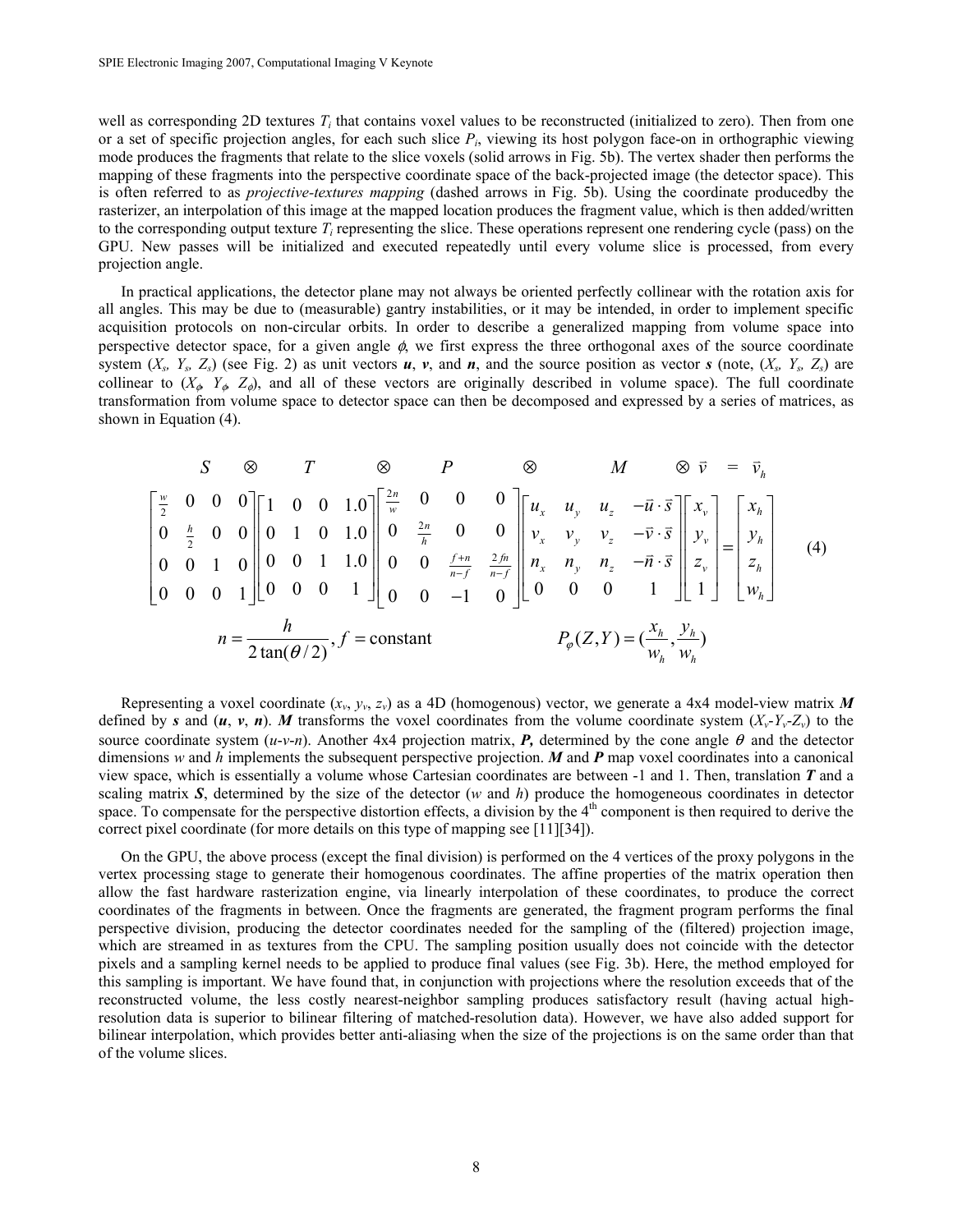Once the fragment values have been generated, we accumulate them into the corresponding slice voxels. The above procedure is repeated for each volume slice until the entire volume is updated. We then move to the next filtered projection generated by the scanner. The projection-processing iteration over all slices is indicated by the solid arrow in Fig. 5.

### **6.3 Volume-space weighting**

We perform the weighting along with the backprojection within the same vertex and fragment shader program. According to the FDK algorithm shown in equation (1), the extra per-voxel weighting  $w<sub>v</sub>$  is defined as  $d^2/(d+r \cdot x_{\varphi})^2$ , where *d* is the distance from the source to the rotation center. Here *d* is a constant with respect to a certain view angle, while the denominator can be interpreted as the distance from the voxel to the plane that contains the source and is parallel to the detector. This factor can be easily computed by using the center ray vector *u* and the source position *s*. We calculate the denominator for four vertices in the vertex shader and again take advantage of the rasterization engine to linearly interpolate the values in between. The final weight  $w<sub>v</sub>$  is then calculated in the fragment shader by an extra division and square operation to multiply with the sampled value.



Figure 5: Streaming-CT: (a) pipeline (b) backprojection mapping

### **6.4 RGBA packing**

Originally designed to process graphics primitives, the GPU architecture is capable of efficiently processing 4 component vectors containing red, green, blue and alpha properties of such a primitive. This feature offers an opportunity to obtaining a second level of parallelism, that is, channel parallelism. In our CT reconstruction acceleration, when projections are acquired under or rebinned into parallel-beam geometry and have the same resolution than the object grid, adjacent volume slices share similar sampling patterns on the detector, which is independent of the rotation axis *Y*. Therefore, every four neighboring projection rows and corresponding volume slices can be packed into a texture of 4 channels and all the transformation and sampling can be implemented concurrently on the GPU. This method reduces the number of rendering passes by four, and in practice yields a 2-3 fold speedup.

#### **7. RESULTS**

We used a 3D version of the Shepp-Logan phantom to test our framework. All experiments were performed on a 2.2GHz dual-core Athlon PC with 1GB RAM, equipped with dual Nvidia Geforce 7800 GTX cards. Each GPU has 256 MB onboard memory, running on driver version 91.31 (released June, 2006). The phantom projections were calculated analytically. All projections were acquired on a full circular orbit at a 15° cone angle.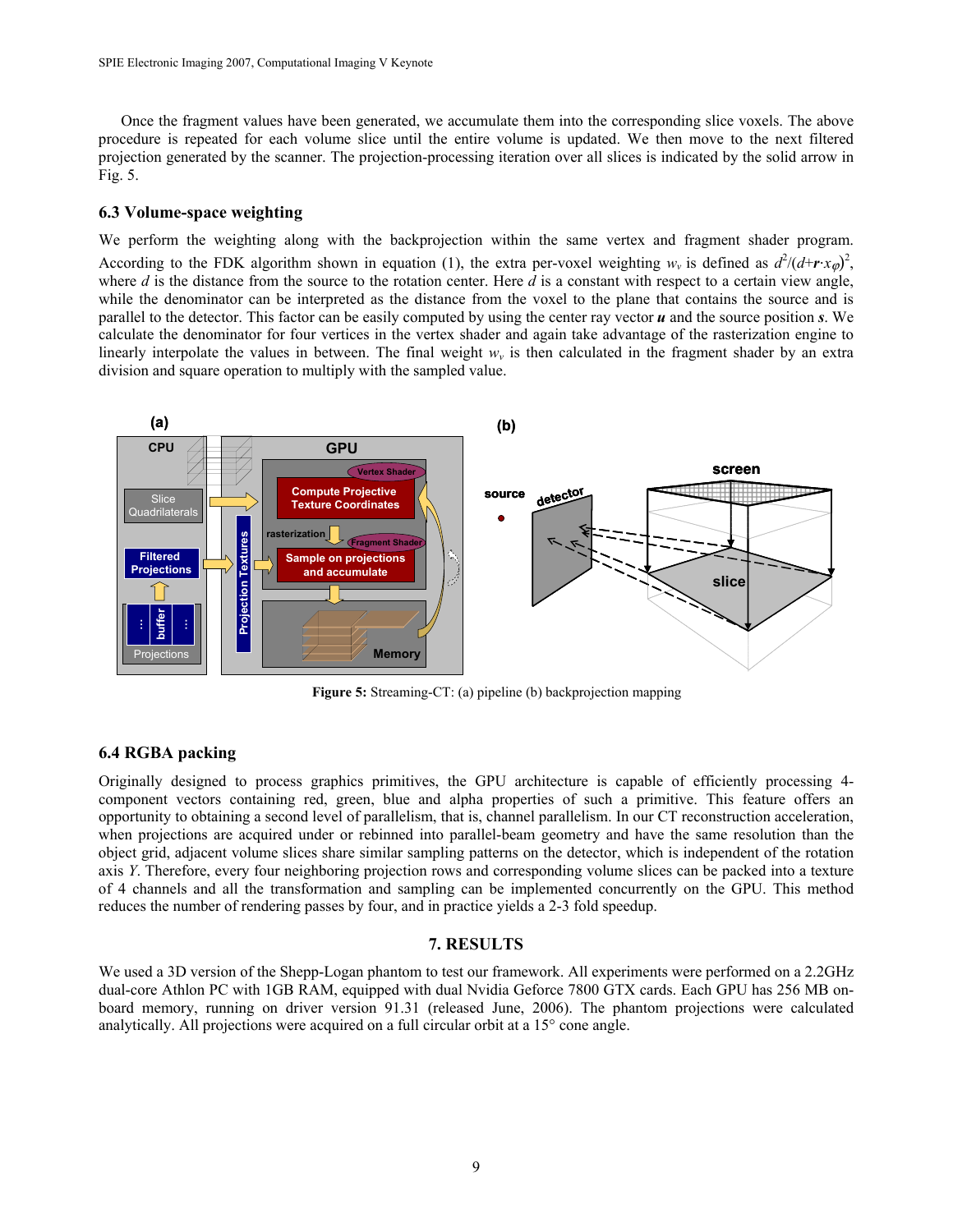### **7.1 Reconstruction quality**

For the following experiments, we used 360 projections of size  $512^2$  each to reconstruct a  $512^3$  volume. Fig. 6 shows slices from the reconstructed 3D Shepp-Logan phantom (at the original 0.5% contrast) from both parallel-beam  $(0^{\circ})$  and cone-beam (15°) projections, each obtained with our GPU framework as well as a traditional high-quality CPU implementation. We also compared two interpolation schemes, box (nearest neighbor) and bilinear. A Shepp-Logan filter was used for pre-filtering. The shifted profile in the cone-beam images results from the non-exact FDK reconstruction of the off-center slices. We found that both interpolation kernels, bilinear and box, yield excellent and, by visual inspection, nearly identical results. We observe that the box filter tends to produce somewhat sharper, but also noisier images. These differences, however, can only be discerned when comparing the values on an intensity profile, such as the one across the small tumors in the bottom.



**Figure 6.** A slice of the 3D Shepp-Logan phantom, reconstructed with our Rapid-CT GPU-based framework (first column) and with a traditional CPU-based implementation (middle column). A windowed density range of [1.0, 1.04] is shown. The right column shows the line profiles across the three tumors near the bottom of the phantom (dashed lines: ground truth; solid gray lines: CPU results; solid black lines: GPU results). We observe that the GPU reconstructions are essentially identical to those computed on the CPU and that they represent the original phantom well. The bilinear filter yields slightly smoother profiles than the box filter, but the reconstruction quality does not suffer significantly when using nearest-neighbor interpolation.

### **7.2 Reconstruction performance**

Table 1 compares the overall performance of our full floating-point Rapid-CT framework with the other highperformance solutions mentioned in Section 2. Compared to the GeForce 7800 GTX platform, the GeForce 8800 GTX achieved an increase in performance of factor 2.6 (a factor 1.3 for an upgrade to the GeForce 7900 GTX and factor 2 for a subsequent upgrade to the 8800 GTX), as predicted by the benchmark curves shown earlier. We also list the performance figures obtained with the other approaches enumerated in Section 3, all scaled to our problem size (reconstruction of a  $512<sup>3</sup>$  volume from 360 projections). Finally, we also list the performance of a commercial CPU solution [35].

In Table 1, the methods labeled 'direct' employ the full 3D projection matrix (equation 4) when mapping a voxel onto the detector plane. This allows one to directly account for the practical scanning situation in which the source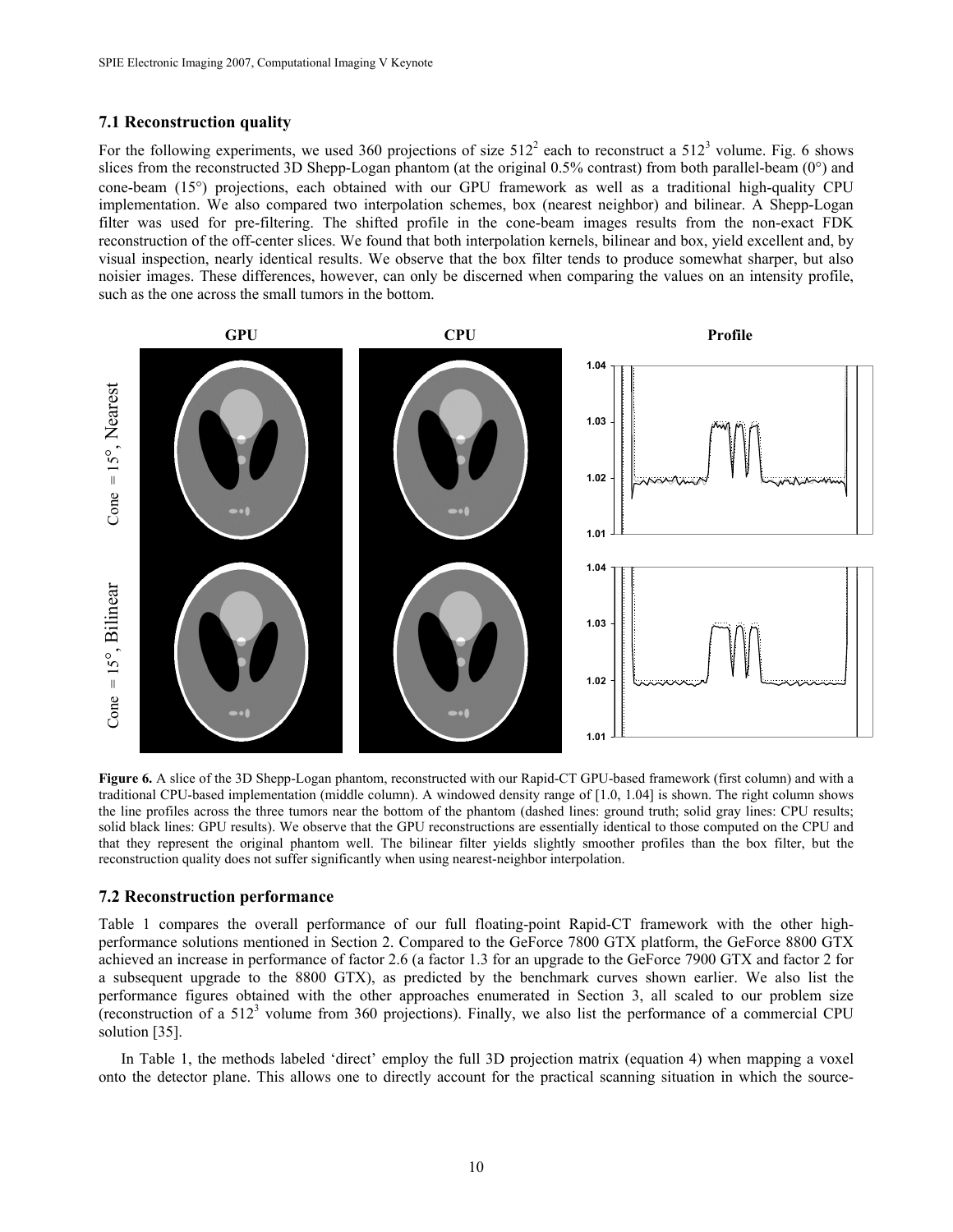detector pair does not rotate in a perfect circular orbit. In contrast, the method labeled 'hybrid' first resamples the acquired projections into a virtual detector, which conforms to the ideal circular orbit, and then performs a backprojection into this arrangement. This reduces and simplifies the back projection matrix and allows for faster voxelprojection mapping. As can be seen in Table 1, the latest GPU implementation using direct mapping is competitive (actually slightly faster) to the Cell BE implementation that uses this hybrid scheme, and is about twice as fast as the equivalent (direct) Cell BE method. The GPU solution allows real-time reconstruction for a stream of 40 projection/s.

|                                                                        | Hardware platform     | Time            | Projections/s |
|------------------------------------------------------------------------|-----------------------|-----------------|---------------|
| <b>Exxim Computing Corp. [35]</b>                                      | Dual Pentium 2.4GHz   | 100 s           | 3.6           |
| <b>Goddard and Trepanier [26]</b><br>Leeser et al. [27], Li et al [28] | <b>FPGA</b>           | $40.2 - 46.4$ s | $8 - 9$       |
| Kachelrieß et al. [30]                                                 | Cell BE (direct)      | 19.1 s          | 19            |
|                                                                        | Cell BE (hybrid)      | 9.6 s           |               |
| RapidCT                                                                | GPU 7800 GTX (direct) | 23 s            | 16            |
|                                                                        | GPU 8800 GTX (direct) | 89s             | 40            |

Table 1. Various high-performance CT reconstruction systems, with timings normalized (512<sup>3</sup> volume, 360 projections).

### **8. DISCUSSION AND CONCLUSIONS**

The visual results indicate that GPUs can succeed in producing reconstructions at excellent quality. The timing results, on the other hand, are very interesting. We immediately see that GPUs are much more efficient than CPUs (an order of magnitude), which comes at no surprise. They also seem to be more efficient than FPGA solutions, but these works have been completed 2-5 years ago, and it is not clear how much FPGA technology has improved. These kinds of approaches may very well be competitive now. On the other hand, it is interesting to see that all FPGA solutions offer about the same performance, even though they are 3 years apart (in publication date). This may or may not indicate the performance growth patterns. It is also remarkable that the Cell processor solution and the GPU solution have relatively similar timings (when discounting the fact that the Cell BE currently must use an indirect, hybrid back projection scheme). This performance situation may be expected as they both are incarnations of the streaming paradigm. These similarities in a way reflect the current trends in PC hardware: on one side there are the GPU manufacturers (AMD/ATI, Nvidia) who bet on generalizations of their GPU architecture, and on the other side are the CPU manufacturers (IBM) who bet on a tight and parallel coupling of their traditional CPUs. It is not clear at this point which of the two strategies will win in the end (or if they will converge), but a strong determinant will be market penetration and consumer investment. At the current time, a GPU-based solution looks a lot more cost-effective than a Cell-based solution. GPUs also currently win in ease of programming. But this may change once reasonably-priced Cell-boards become available on the mass market and a few hit PC computer games are designed to run on them. Perhaps, in order to produce research with lasting value, research should be primarily focused on exploiting the SIMD paradigm for acceleration, and only secondarily on exploiting the short-term advantages a certain architecture currently offers. This was true for GPU acceleration as a whole, and it seems to be true also in this new market setting.

## **ACKNOWLDGEMENTS**

This work was partially funded by NIH grant R21 EB004099-01 and the Keck Foundation, (Agard Lab, Department of Biochemistry and Biophysics, University of California at San Francisco).

### **REFERENCES**

- 1. Z. Fan, F. Qiu, A. Kaufman, S. Yoakum-Stover, "GPU Cluster for High Performance Computing," *ACM/IEEE Supercomputing Conference*, page 47, Nov. 2004
- 2. http://www.umiacs.umd.edu/research/GPU
- 3. http://folding.stanford.edu/
- 4. N. Govindaraju, B. Lloyd, W. Wang, M. Lin, and D. Manocha, "Fast computation of database operations using graphics processors," *Proc. 2004 ACM SIGMOD'04*, pp. 215-226, 2004.
- 5. A. Sud, M. A. Otaduy and D. Manocha, "DiFi: Fast 3D Distance Field Computation Using Graphics Hardware," *Computer Graphics Forum,* 23(3), pp. 557-566, 2004